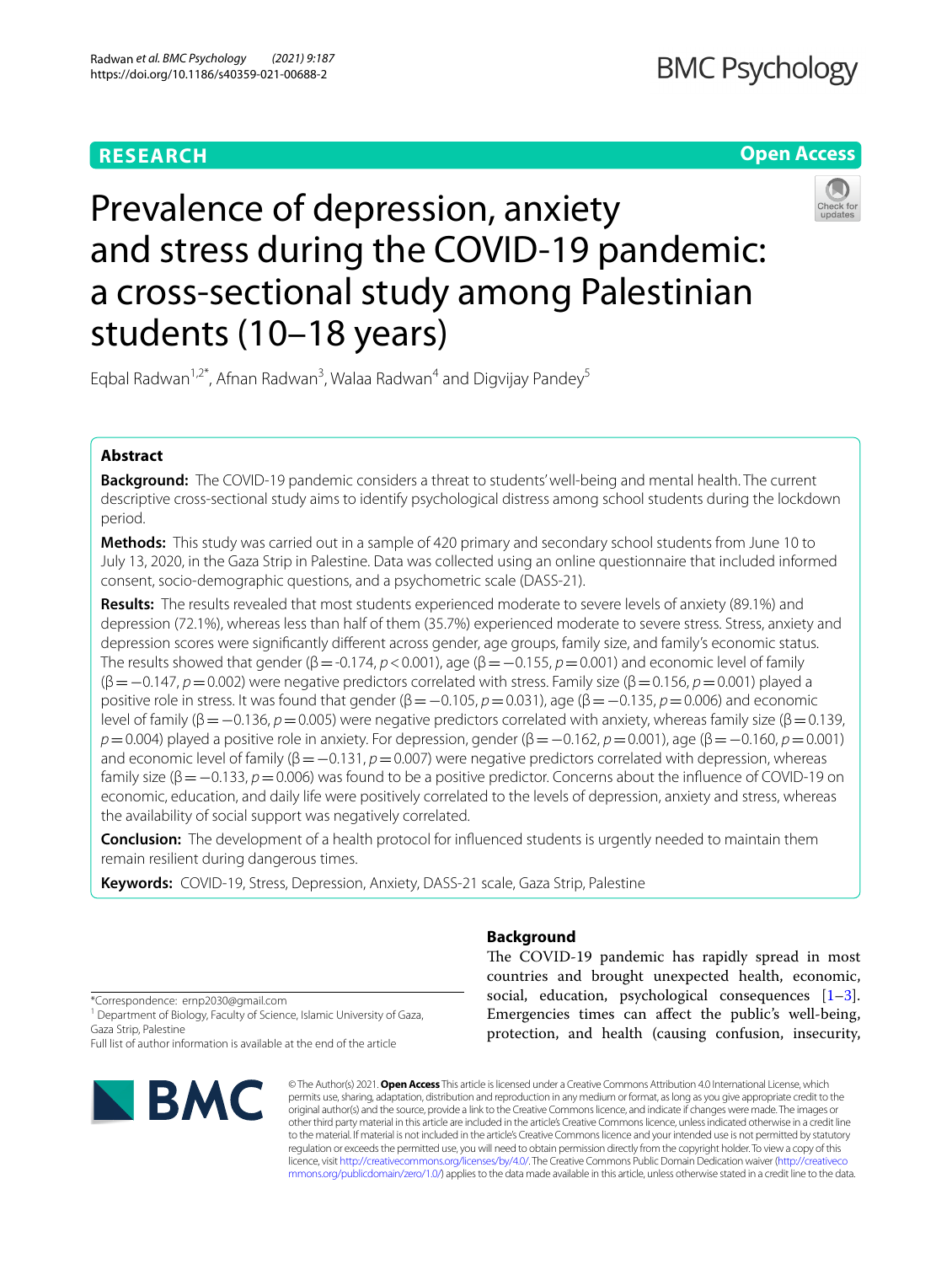stigma, and emotional isolation) and communities (causing school closures, work loss, food insecurity, defcient distribution of necessities, and inadequate resources for medical response).

During a health crisis, people tend to sufer the panic and stress of being infected with the disease resulting in depression, stress and anxiety [\[4–](#page-10-0)[6\]](#page-10-1). People facing health diseases with no treatments or vaccines will result in feeling panic and making them stressed, depressed and anxious. Individuals have experienced psychological distress and mental health issues as a result of the outbreak of the COVID-1[9](#page-10-3) pandemic  $[7-9]$ . Therefore, the mental health of people should be taken into consideration and timely action to maintain health during the pandemics. The World Health Organization (WHO) has published important guidelines to address psychological problems, which in the culminating may reach to suicide  $[10, 11]$  $[10, 11]$  $[10, 11]$  $[10, 11]$  $[10, 11]$ . In the study of Wang et al. [[12\]](#page-10-6) and Qiu et al. [\[13](#page-10-7)], they mentioned that the Chinese experienced a high level of psychological distress in the time of the COVID-19 era. Most studies carried out in diferent countries found high psychological difficulties among participants during the COVID-19 crisis [\[14–](#page-10-8)[18\]](#page-10-9).

During the current pandemic, the psychological status of the school students was strongly afected due to the closing of schools and other educational consequences resulting from this sudden closure. According to [\[19](#page-10-10)], more than one-ffth of junior high and high school students' mental health was signifcantly infuenced during the COVID-19 pandemic. In addition, Thakur [\[20](#page-10-11)] and Gazmararian et al. [[21\]](#page-10-12) showed that the COVID-19 pandemic has had a negative psychological efect on school students, and reported the prevalence of anxiety, depression, and stress among students. Moreover, Shepherd et al. [\[22\]](#page-10-13) found that the majority of students confrmed that their mental health had deteriorated as a result of the COVID-19 restrictions, expressing anxiety, panic, stress and fear. In another study conducted in Poland, it was reported that students were exposed to a signifcant number of stressful situations during the COVID-19 pandemic such as disruptions in academic sessions, diminished social and family interactions, particularly for foreign-language students who remained in the place where they stay away from their families and homes [\[23](#page-10-14)]. During the frst phase of the UK lockdown (April-June 2020), a convenience sample of 168 school-aged children aged 7.6–11.6 years in the UK found a signifcant increase in depression symptoms compared to the initial assessment 18 months prior to the lockdown [[24\]](#page-10-15).

Preventive and control procedures have been adopted to contain the widespread COVID-19. Despite the importance of these procedures, they have long and short term consequences for the well-being and mental health of the individuals  $[25]$  $[25]$ ; Spoorthy et al.  $[26]$  $[26]$  $[26]$ . These negative impacts may translate into unhealthy behaviours (e.g. excessive substance use), emotional reactions (e.g. depression, distress, anxiety, fear, etc.), and noncompliance with the public health procedures (e.g. home quarantine and confnement, and vaccination) in the population [[1,](#page-9-0) [27](#page-10-18)].

The COVID-19 pandemic was first discovered in Palestine on March 5, 2020, in the West Bank. As of July 13, 2020, there were 73 infected cases in the Gaza Strip, with 63 cases having recovered [\[28](#page-10-19)]. In the Gaza Strip, the Ministry of Education and Higher Education (MOEHE) has implemented closing all schools to control the widespread of COVID-19 and avoid the large scale of infection among school students. During the closing of schools, students were instructed to complete their learning through digital platforms [[29](#page-10-20)] and adopt preventive measures such as staying home, wearing gloves and face masks, regularly washing hands, and avoiding public places and gatherings.

The school closures influence students differently with respect to their age, family size, socioeconomic status, residing place, or having a member who works in the medical feld etc. For example, a student who has daily necessities may not be as distressed as a student who does not have. In addition, a student who has a member who works in the frontline with COVID-19 (such as a nurse, doctors, etc.) would be more distressed than others who have not. Students around the world are also experiencing distress due to unlimited periods of school closure, the uncertainty of examinations, ability to work, and with respect to the availability of internet services and using digital platforms, etc. For instance, a student who is unable to access lessons online would be more distressed than others who easily access internet services and engage in lectures and lessons [[3,](#page-9-1) [29](#page-10-20), [30](#page-10-21)].

Because school closure was implemented in the Gaza Strip during the COVID-19 period, distress experienced (stress, anxiety and depression) by school students during the COVID-19 pandemic has not been previously investigated in Palestine. Therefore, the present study aimed to investigate psychological distress among school students in the time of lockdown period. This study is the frst attempt of its kind to fll the sensitive gap and help policymakers for the management of students' mental health.

## **Methods**

## **Study setting and design**

The current descriptive cross-sectional study was carried out from June 10 to July 13, 2020, the three months after the schools' closure due to the outbreak of the COVID-19 pandemic in the Gaza Strip in Palestine. Due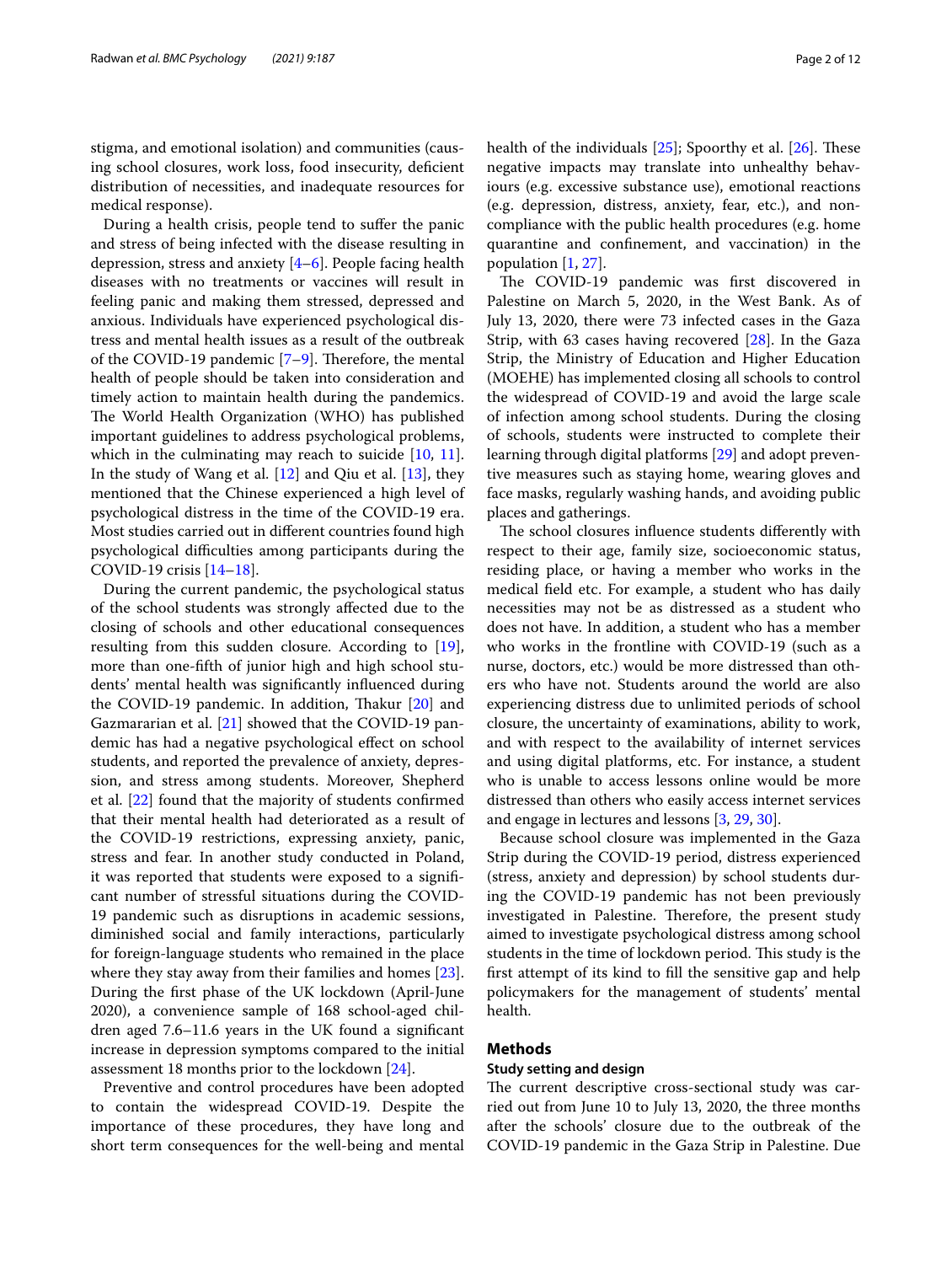to imposed lockdown, the required data was collected through an online questionnaire, which was distributed on diferent platforms of social media such as Facebook, WhatsApp, Viber, Virtual Classrooms, or Instagram. An online survey tool (Google Forms) was used to conduct the survey. There were no incentives or benefits offered in exchange for taking part. During the survey, students were asked to offer informed consent and then were asked this question: "Are you willing to participate in this study freely and voluntarily?". If the student replied "no", a blank survey form was instantly sent to them. If the participant responded "yes", he or she was granted access to the survey form. The questionnaire was translated into the Arabic language for data collection. School children above the age of 16 who understood the content of the questionnaire and agreed to participate in the study were asked to complete it on their own by clicking on the link. The students under the age of 16 years were instructed to have their guardians complete the questionnaire on their behalf after explaining and clarifying the questions. One of the student's parents was one of the guardians who answered the questions on their behalf (mother or father). In the event that one or both of them were absent due to death or other circumstances, his sister, brother, or other relative answered on his behalf.

### **Sample technique and procedure**

This study used a multistage random sampling method, in which samples are selected in stages using smaller sampling units. Rafah, Khan Younis, Deir Al-Balah, Gaza and North Gaza are the fve governorates that make up the Gaza Strip. All Palestinian students are studying in private schools, public schools, or UNRWA schools. Private schools and public schools are supervised by the Palestinian Ministry of Education whereas UNRWA schools are supervised by the United Nations Relief and Works Agency for Palestine Refugees in the Near East (UNRWA). A total of 576,951 students have been registered in all schools. We used a simple random sampling and lottery approach to choose the schools from fve governorates.

## **Sample size determination and sampling procedures**

This study had one objective, namely, to investigate psychological distress among school students in the time of lockdown period due to the outbreak of the COVID-19 pandemic. Because COVID-19 is a newly developing disease with limited data at the national level, the sample size was estimated using a single population proportion calculation by assuming a prevalence of 54%, 95% of the confdence level and 5% of the margin of error. We used the p-value from previous studies [\[12,](#page-10-6) [31](#page-10-22)] which were conducted during the same pandemic (54.0%). The

calculated sample size of this study was 382 participants. By adding a tolerable non-response rate (10%), the total sample size was 420 participants.

P = 0.54, where n = required sample n  
= 
$$
(Z_{\alpha/2})^2[(p * q)/(d^2), p = 0.54
$$
  
= (1.96) (1.96) (0.54) (0.46)/(0.05) (0.05) = 382

where, Z is the reliability coefficient of standard error at a 95% confidence interval = 1.96;  $p =$ prevalence = 0.54;  $q=(1 - p)=(1 - 0.54)=0.46; d=(margin of$ error)=0.05; N=non-response rate  $10\% = 38$ ; The final total sample $=382+38=420$ .

A total of 420 students from primary and secondary schools responded to the online questionnaire, which was distributed via social media platforms during the school closure period.

#### **Eligibility criteria of selection of participants**

- 1. Recording and studying in a private, public, or UNRWA school during conducting this study.
- 2. Aged between 10 to 18 years.
- 3. Live in one of the governorates of the Gaza Strip.

## **Measures**

Data was collected using a structured and self-related survey questionnaire that included informed consent, socio-demographic questions, and a psychometric scale (DASS-21) to assess DAS. The COVID-19 situation was specifcally mentioned in the informed consent, as was our interest in assessing psychological status during the COVID-19 pandemic.

#### *Socio‑demographic measures*

Socio-demographic data were collected during the survey including gender, age, economic level of family and size of the family. The economic level of the family was classifed into three categories (low, moderate, and high level) and was based on the monthly family income according to the indicator of the Palestinian Central Bureau of Statistics (PCBS) for households in the Gaza Strip. Family size was also classifed into three categories (small, medium, and large). The small family consists of less than 5 individuals; Medium: 5–7 individuals; and Large: more than 7 individuals. In addition, they were also inquired about COVID-19-related stressors such as concern about the economic and educational infuences of COVID-19, impact COVID-19 on their daily life and the availability of social support.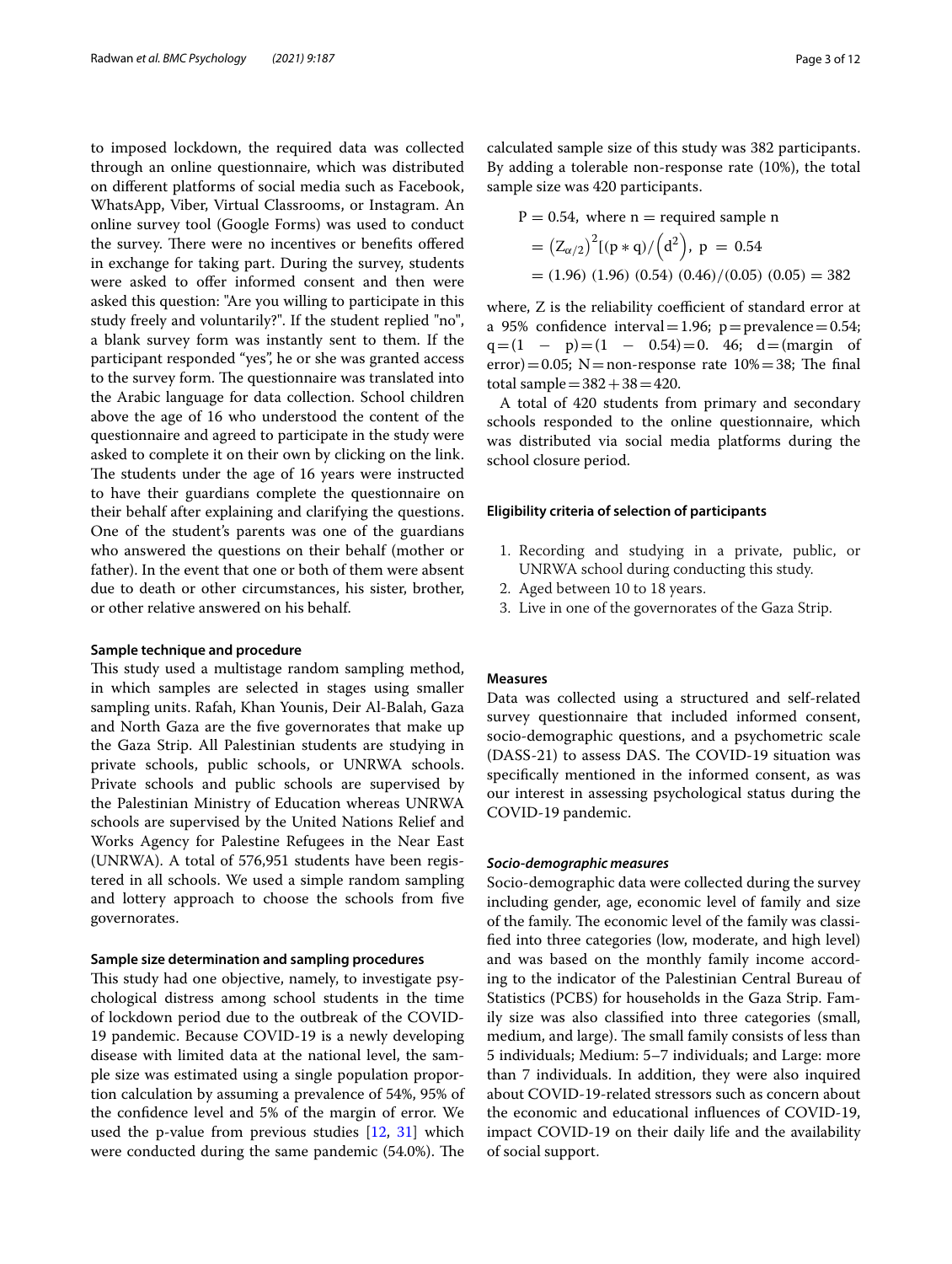#### *Depression, anxiety and stress scale (DASS‑21)*

The DASS-21 is widely used to assess psychological distress experienced by participants in the preceding week [\[32](#page-10-23), [33](#page-10-24)]. The validated Arabic version was used [[34\]](#page-10-25) in this study. This self-reported tool consists of 21 items, with 7 items under each of the three subscales (i.e., depression, anxiety, and stress). Items are scored on a 4-point Likert scale ranging from 0 (Did not apply to me at all) to 3 (Applied to me very much, or most of the time). Sum scores are calculated by multiplying the total number of scores for each subscale (i.e., depression, anxiety, and stress) by 2. To categorize levels of DAS, predefned limits for mild, moderate to severe or extremely severe symptoms levels were used interpreted as shown in Table [1](#page-3-0) [\[32](#page-10-23)]. In the current study, Cronbach's alpha coefficients (95% confidence interval) for the depression, anxiety, and stress subscales were found to be 0.88 (95%  $CI=0.87-0.90$ , 0.91 (95%  $CI=0.90-0.92$ ), and 0.93  $(95\% \text{ CI} = 0.92-0.94)$ , respectively, and the overall DASS-21 scale was found to have a high reliability (Cronbach's alpha $=0.96$ ).

## **Statistical analysis**

SPSS version 22 was used to analyze the data. Descriptive statistics including frequency, percentage, mean and standard deviation were used to describe the sociodemographic characteristics of the participants, depression, anxiety and stress. One-way analysis of variance (ANOVA) and independent Samples T-test was used to compare mean scores based on demographic variables. Before conducting the Samples T-test, assumptions were carefully checked. The scale of measurement, random sampling, normality of data distribution, adequacy of sample size, and equality of variance are all assumptions that were satisfed when conducting a Samples T-test. With respect to the ANOVA test, the assumptions were also satisfed (normality, independence, and equal variance). Normal distribution of data was examined using the Shapiro–Wilk test as well as Q-Q plots. Levene's test was used to determine the homogeneity of variance. A Chi-square test was applied to test independence. To report the magnitude of diferences between groups, eta squared  $(\eta^2)$  was reported as a measure of effect size.

<span id="page-3-0"></span>**Table 1** The severity ratings used to interpret DASS-21

| <b>Severity</b>  | Depression | Anxiety   | <b>Stress</b> |
|------------------|------------|-----------|---------------|
| Normal           | $() - 9$   | $0 - 7$   | $0 - 14$      |
| Mild             | $10 - 13$  | $8 - 9$   | $15 - 18$     |
| Moderate         | $14 - 20$  | $10 - 14$ | $19 - 25$     |
| Severe           | $21 - 27$  | $15 - 19$ | $26 - 33$     |
| Extremely severe | $+28$      | $+20$     | $+34$         |

Effect sizes were reported as either small ( $\eta^2$  = 0.01), medium ( $\eta^2$ =0.06), or large ( $\eta^2$ =0.14) [\[35\]](#page-10-26). Multiple linear regression analyses were conducted to identify the unique contribution of relevant predictors on the DASS-21 stress, anxiety and depression subscale scores. Spearman's correlation coefficient  $(r)$  was applied to assess the association between depression, anxiety and stress level and COVID-19-related stressors (stressors related to economic, daily-life, and delays in academic activities). The statistical significance level was set at  $p < 0.05$  (twosided). All tests of associations were carried out at a level of signifcance of <0.05 and 95% confdence Interval.

#### **Ethical considerations and informed consent to participate**

Students confrm that they have given their informed consent to participate in this study. The Ethics Committee of the MOEHE approved the procedures before applying the questionnaire. The procedures used in this study were compliant with the Declaration of Helsinki's guidelines for research involving human subjects. After clarifying the study's objective, all participants above the age of 16 years were provided with informed consent for participation and publication. The informed consent statement for students under the age of 16 years was obtained from their guardians. The students' guardians were one of the student's parents (mother or father). In the event that one or both of them were absent due to death or other circumstances, his sister, brother, or other relative answered on his behalf.

## **Results**

## **Socio‑demographic Characteristics of students**

Four hundred and twenty  $(N=420)$  students completed the online questionnaire. More than half of the students  $(67.4%)$  were females and 32.6% were males. The age frequency showed that 75.0% of students were from 10 to 14 years. In addition, about 65.0% confrmed that the economic level of their family is moderate. Two-third of students (66.2%) have a medium family and only 7.4% have a small family (Table [2\)](#page-4-0).

More than half of the participants (51.9%) had normal scores on the stress subscale, but 12.4% had scores in the mild range, and 13.3% classifed as severe. On the anxiety subscale, only 1.6% had scores in the mild range. Severe symptoms of stress were experienced by 13.3%, which is closer to the 11.7% who experienced severe symptoms of anxiety and 9.0% who experienced severe symptoms of depression (Table [3\)](#page-4-1).

Females' mean stress, anxiety, and depression levels were 20.86, 18.20, and 19.34, respectively (Table [4](#page-4-2)). Males' stress, anxiety, and depression mean values were 18.14, 14.52, and 15.44, respectively. Female students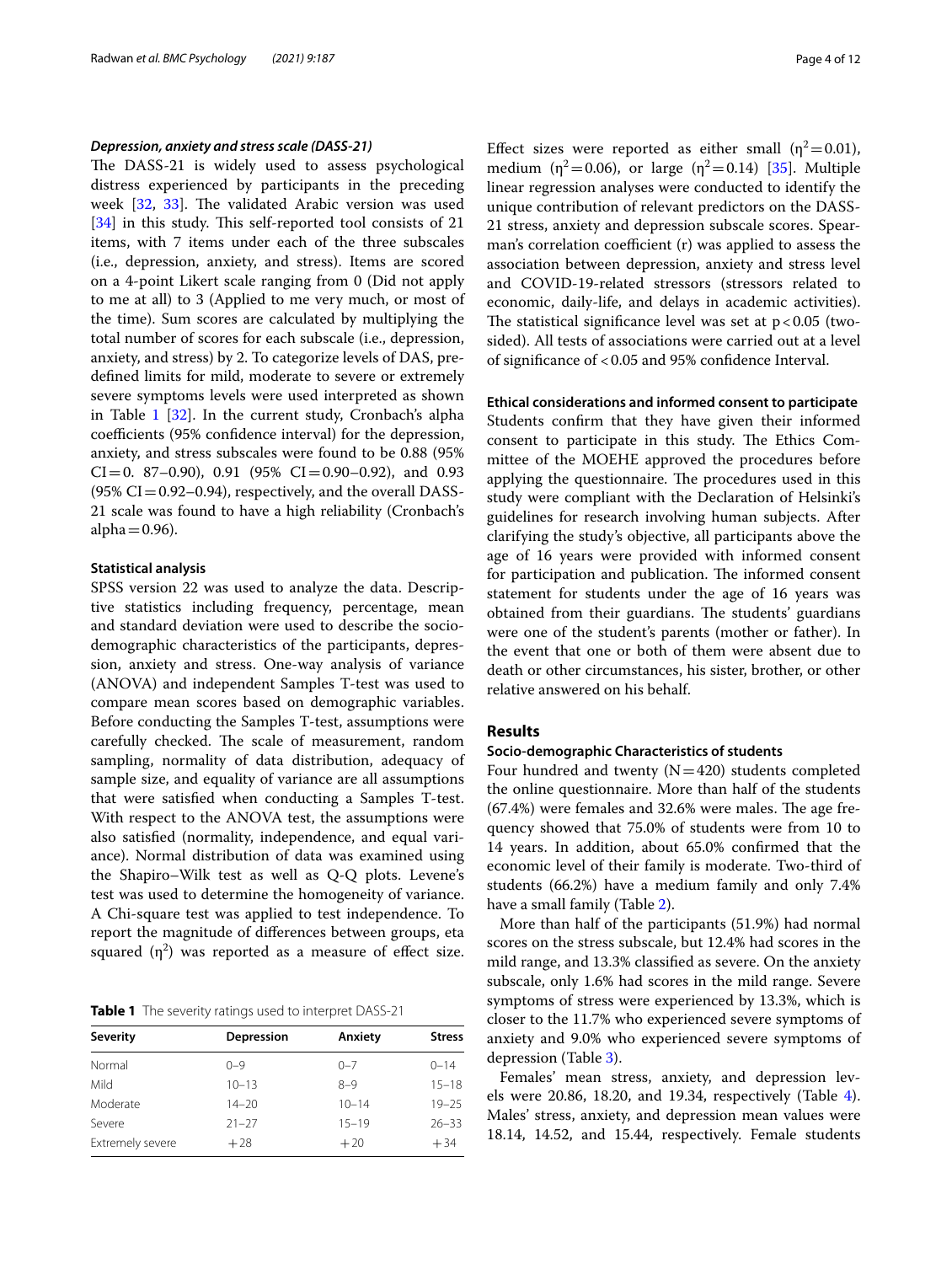<span id="page-4-0"></span>**Table 2** Students' socio-demographic characteristics (N=420)

| Variable               | Category  | N   | %     |
|------------------------|-----------|-----|-------|
| Gender                 | Female    | 283 | 67.4  |
|                        | Male      | 137 | 32.6  |
| Age                    | $10 - 14$ | 315 | 75.0  |
|                        | $15 - 18$ | 105 | 25.0  |
| Family economic level* | Low       | 114 | 27.1  |
|                        | Moderate  | 273 | 65.0  |
|                        | High      | 33  | 7.9   |
| Family size**          | Small     | 31  | 7.4   |
|                        | Medium    | 278 | 66.2  |
|                        | Large     | 111 | 26.4  |
| Total                  |           | 420 | 100.0 |

\*Based on PCBS indicator for households in the Gaza Strip

\*\*Small family: consists of less than 5 individuals; Medium: 5–7 individuals; and Large: more than 7 individuals

<span id="page-4-1"></span>**Table 3** Participants' performance on the three subscales of the Depression, Anxiety and Stress Scale—21 Items (DASS-21)

|                   | <b>Stress<sup>a</sup></b> | Anxiety <sup>a</sup> | <b>Depression</b> <sup>a</sup> |
|-------------------|---------------------------|----------------------|--------------------------------|
| Score, Mean ± SD  | $16.94 \pm 5.67$          | $20.30 + 5.53$       | $17.80 \pm 5.27$               |
| Categories, N (%) |                           |                      |                                |
| Normal            | 218 (51.9)                | 39(9.3)              | 46 (11.0)                      |
| Mild              | 52 (12.4)                 | 7(1.6)               | 71 (16.9)                      |
| Moderate          | 39(9.3)                   | 136 (32.4)           | 161 (38.3)                     |
| Severe            | 56 (13.3)                 | 49 (11.7)            | 38 (9.0)                       |
| Extremely severe  | 55 (13.1)                 | 189 (45.0)           | 104 (24.8)                     |

<sup>a</sup> Subscales of the DASS

#### <span id="page-4-2"></span>**Table 4** Gender diferences

had higher mean values than male students on stress  $(p=0.006; \eta^2=0.018)$ , anxiety  $(p=0.002; \eta^2=0.023)$ , and depression ( $p=0.001$ ;  $\eta^2=0.026$ ). Males had mild stress and moderate anxiety, while females had moderate stress and severe anxiety. Moderate depression was recorded by both females and males.

The study showed that the mean stress, anxiety, and depression levels for students aged 15 to 18 years were 20.76, 17.98, and 19.12, respectively (Table  $5$ ). The mean values for stress, anxiety, and depression in students aged 10–14 years were 17.60, 14.04, and 14.84, respectively, with 5.0, 5.2, and 5.8 as standard deviations. Students aged 15–18 years had higher mean values than those aged 10–14 years on depression ( $p = 0.001$ ; η<sup>2</sup> = 0.026), stress  $(p=0.003; \eta^2=0.021)$ , and anxiety  $(p=0.001; \eta^2=0.022)$ . Moderate depression was identifed by both age groups. Moderate stress and severe anxiety were identifed by the older students.

Table [6](#page-5-0) shows how stress, anxiety, and depression vary by level of income family. For students from low, moderate, and high-income families, the mean values for stress were 21.08, 19.96, and 16.18, respectively. Students from low and moderate-income families showed moderate stress, whereas those from high-income families showed normal levels of stress ( $p = 0.033$ ;  $\eta^2 = 0.016$ ). On anxiety, the scores for students from low, moderate, and highincome families were 19.60, 16.38, and 13.14, respectively. Students from low and middle-income families had severe anxiety, while students from high-income families had moderate anxiety ( $p=0.005$ ;  $\eta^2=0.025$ ). In terms of depression, students from low, moderate, and highincome families reported mean values of 20.28, 17.64,

| Gender | N   | Mean  | <b>SD</b> | Level    |      | p value | Eta squared |
|--------|-----|-------|-----------|----------|------|---------|-------------|
| Female | 283 | 20.86 | 4.71      | Moderate | 2.77 | 0.006   | 0.018       |
| Male   | 137 | 18.14 | 4.74      | Mild     |      |         |             |
| Female | 283 | 18.20 | 5.77      | Severe   | 3.19 | 0.002   | 0.023       |
| Male   | 137 | 14.52 | 5.44      | Moderate |      |         |             |
| Female | 283 | 19.34 | 5.57      | Moderate | 3.31 | 0.001   | 0.026       |
| Male   | 137 | 15.44 | 5.78      | Moderate |      |         |             |
|        |     |       |           |          |      |         |             |

## <span id="page-4-3"></span>**Table 5** Age diferences

| Variable      | Age       | N   | Mean  | <b>SD</b> | Level    |      | p value | Eta squared |
|---------------|-----------|-----|-------|-----------|----------|------|---------|-------------|
| <b>Stress</b> | $10 - 14$ | 106 | 17.60 | 5.0       | Mild     | 2.97 | 0.003   | 0.021       |
|               | $15 - 18$ | 314 | 20.76 | 4.6       | Moderate |      |         |             |
| Anxiety       | $10 - 14$ | 106 | 14.04 | 5.2       | Moderate | 3.25 | 0.001   | 0.022       |
|               | $15 - 18$ | 314 | 17.98 | 5.8       | Severe   |      |         |             |
| Depression    | $10 - 14$ | 106 | 14.84 | 5.5       | Moderate | 3.36 | 0.001   | 0.026       |
|               | $15 - 18$ | 314 | 19.12 | 5.8       | Moderate |      |         |             |
|               |           |     |       |           |          |      |         |             |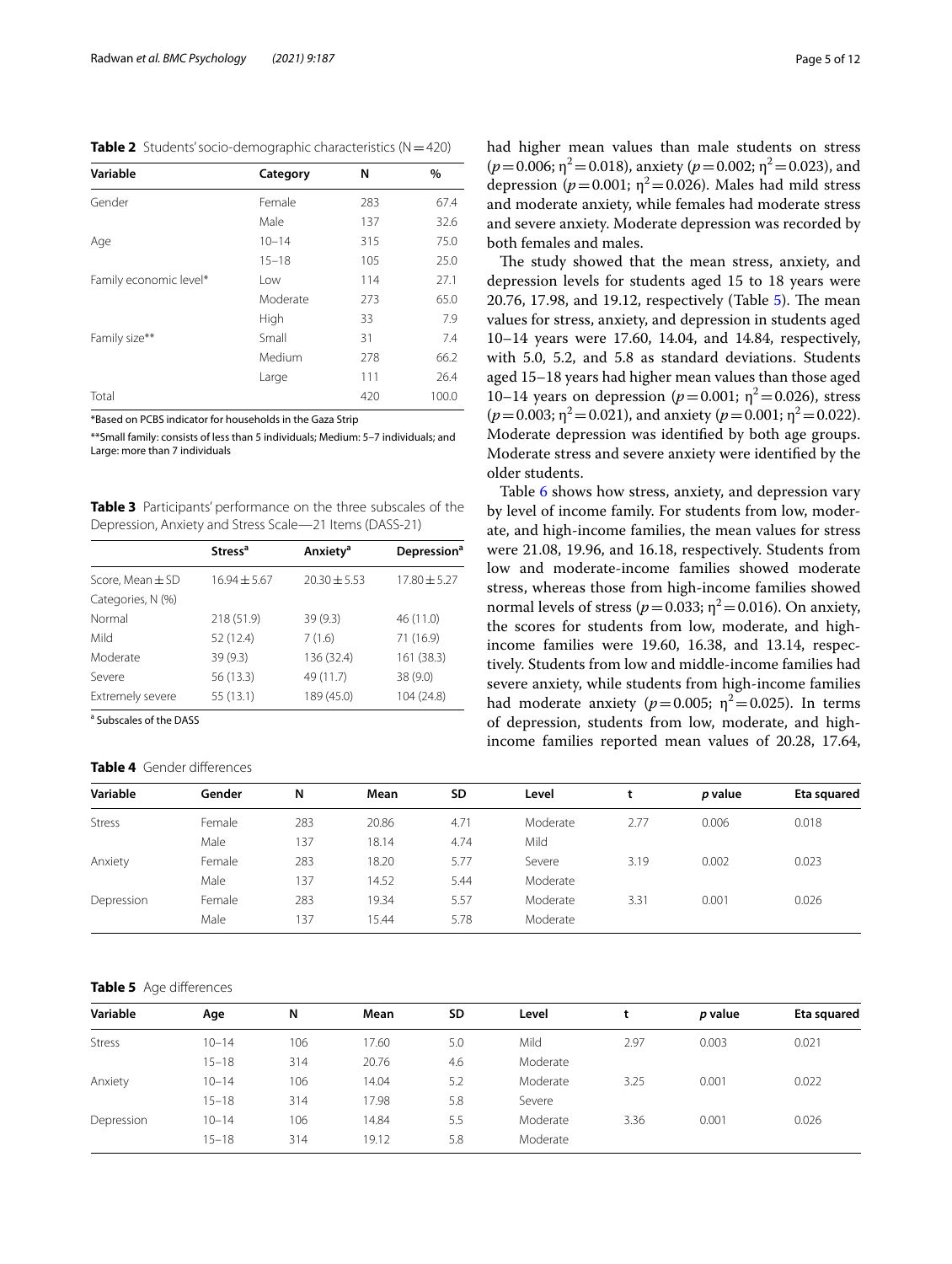| Variable      | Level of income<br>family | N   | Mean  | SD  | Level    | F    | p value | Eta squared |
|---------------|---------------------------|-----|-------|-----|----------|------|---------|-------------|
| <b>Stress</b> | Low                       | 114 | 21.08 | 4.2 | Moderate | 3.44 | 0.033   | 0.016       |
|               | Moderate                  | 273 | 19.96 | 4.9 | Moderate |      |         |             |
|               | High                      | 33  | 16.18 | 4.2 | Mild     |      |         |             |
| Anxiety       | Low                       | 114 | 19.60 | 6.0 | Severe   | 5.33 | 0.005   | 0.025       |
|               | Moderate                  | 273 | 16.38 | 5.4 | Severe   |      |         |             |
|               | <b>High</b>               | 33  | 13.14 | 5.6 | Moderate |      |         |             |
| Depression    | Low                       | 114 | 20.28 | 5.6 | Severe   | 4.67 | 0.010   | 0.022       |
|               | Moderate                  | 273 | 17.64 | 5.6 | Moderate |      |         |             |
|               | High                      | 33  | 13.86 | 5.6 | Mild     |      |         |             |

<span id="page-5-0"></span>**Table 6** Economic level diferences

and 13.86, respectively. Students from high-income families had normal levels of depression, while students from moderate-income families had moderate levels  $(p=0.01; \eta^2=0.022)$ . Furthermore, students from lowincome families expressed severe depression. In addition, since the sample sizes were unequal, a post hoc comparison was conducted using Games Howell. The difference in stress (Md=2.45, *p*=0.015), anxiety (Md=3.23,  $p=0.017$ ) and depression (Md=3.20,  $p=0.015$ ) levels between students from low-income families and those from high-income families was low signifcant. In addition, students from low-income families and those from moderate-income families (Md=1.61, *p*=0.04) showed a low signifcant diference in anxiety.

Table [7](#page-5-1) shows the diferences in stress, anxiety, and depression among students based on their family size. For students from small, medium, and large families, the mean values for stress were 16.64, 19.78, and 21.34, respectively. Moderate stress was reported by students from medium and large families, while mild stress was reported by students from small families  $(p=0.044;$  $\eta^2$  = 0.015). The mean anxiety scores for students from small, medium, and large families were 13.66, 16.18, and 19.98, respectively. Students from medium and large families had severe anxiety, while students from small families had moderate anxiety  $(p=0.003; \eta^2=0.028)$ . Students from small, medium and large families recorded 14.12, 17.25, and 20.52 as their mean depression ratings, respectively. With regards to depression, there was a low significant difference between the groups  $(p=0.009;$  $\eta^2$  = 0.023). It was clear that all of the students were depressed to a moderate level. The results revealed a low signifcant diference between students from small and moderate families in stress ( $Md = 2.35$ ,  $p = 0.023$ ), anxiety (Md=3.15,  $p=0.027$ ) and depression (Md=3.19,  $p=0.023$ ). Also, a low significant difference was observed in anxiety  $(Md=1.89, p=0.013)$  and depression  $(Md=1.49, p=0.049)$  levels between students from small and large families.

## **Factors afecting the depression, anxiety and stress of school students during the COVID‑19 pandemic**

Table [8](#page-6-0) showed that gender ( $\beta = -0.174$ ,  $p < 0.001$ ), age (β=−0.155, *p*=0.001) and economic level of family (β=−0.147, *p*=0.002) were negative predictors correlated with stress. Family size ( $β = 0.156$ ,  $p = 0.001$ ) played a positive role in stress. Similarly to stress, it was found that gender (β=-0.105,  $p=0.031$ ), age (β=-0.135,

<span id="page-5-1"></span>

| Variable      | <b>Family size</b> | N   | Mean  | SD  | Level    | F    | p value | Eta squared |
|---------------|--------------------|-----|-------|-----|----------|------|---------|-------------|
| <b>Stress</b> | Small              | 31  | 16.64 | 4.2 | Mild     | 3.14 | 0.044   | 0.015       |
|               | Medium             | 278 | 19.78 | 4.9 | Moderate |      |         |             |
|               | Large              | 111 | 21.34 | 4.1 | Moderate |      |         |             |
| Anxiety       | Small              | 31  | 13.66 | 5.7 | Moderate | 5.89 | 0.003   | 0.028       |
|               | Medium             | 278 | 16.18 | 5.4 | Severe   |      |         |             |
|               | Large              | 111 | 19.98 | 6.0 | Severe   |      |         |             |
| Depression    | Small              | 31  | 14.12 | 5.6 | Moderate | 4.81 | 0.009   | 0.023       |
|               | Medium             | 278 | 17.52 | 5.6 | Moderate |      |         |             |
|               | Large              | 111 | 20.52 | 5.6 | Moderate |      |         |             |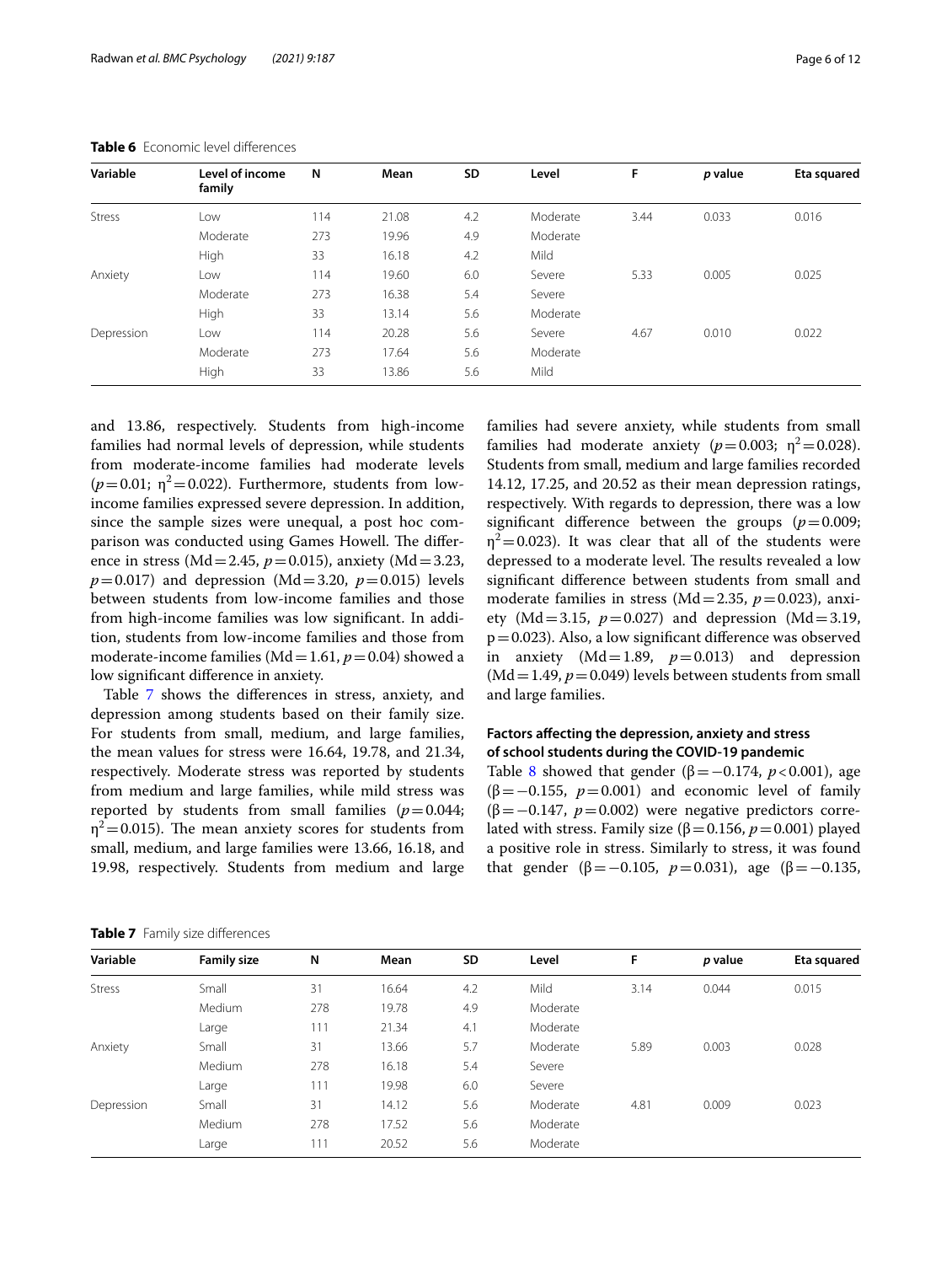<span id="page-6-0"></span>

| Table 8 Multiple linear regression model predicting students' stress, anxiety and depression (n = 420) |  |  |  |
|--------------------------------------------------------------------------------------------------------|--|--|--|
|                                                                                                        |  |  |  |

|                       | <b>Unstandardized</b><br><b>Coefficients</b> |           | Standardized<br><b>Coefficients</b> | t        | p       | 95% Confidence Interval for B |                    |
|-----------------------|----------------------------------------------|-----------|-------------------------------------|----------|---------|-------------------------------|--------------------|
|                       | B                                            | <b>SE</b> | β                                   |          |         | <b>Lower Bound</b>            | <b>Upper Bound</b> |
| <b>Stress</b>         |                                              |           |                                     |          |         |                               |                    |
| Gender                | $-2.097$                                     | .581      | $-.174$                             | $-3.607$ | < 0.001 | $-3.240$                      | $-.954$            |
| Age                   | $-2.025$                                     | .631      | $-.155$                             | $-3.208$ | 0.001   | $-3.267$                      | $-.784$            |
| Family economic level | $-1.490$                                     | .489      | $-.147$                             | $-3.045$ | 0.002   | $-2.453$                      | $-.528$            |
| Family size           | 1.612                                        | .498      | .156                                | 3.239    | 0.001   | .634                          | 2.590              |
| Anxiety               |                                              |           |                                     |          |         |                               |                    |
| Gender                | $-1.237$                                     | .573      | $-.105$                             | $-2.159$ | 0.031   | $-2.364$                      | $-.111$            |
| Age                   | $-1.717$                                     | .618      | $-.135$                             | $-2.778$ | 0.006   | $-2.933$                      | $-.502$            |
| Family economic level | $-1.343$                                     | .479      | $-.136$                             | $-2.807$ | 0.005   | $-2.284$                      | $-.402$            |
| Family size           | 1.393                                        | .487      | .139                                | 2.861    | 0.004   | .436                          | 2.351              |
| Depression            |                                              |           |                                     |          |         |                               |                    |
| Gender                | $-1.820$                                     | .542      | $-.162$                             | $-3.356$ | 0.001   | $-2.885$                      | $-.754$            |
| Age                   | $-1.946$                                     | .587      | $-.160$                             | $-3.314$ | 0.001   | $-3.100$                      | $-.792$            |
| Family economic level | $-1.235$                                     | .457      | $-.131$                             | $-2.706$ | 0.007   | $-2.133$                      | $-.338$            |
| Family size           | 1.272                                        | .465      | .133                                | 2.736    | 0.006   | .358                          | 2.185              |

 $p=0.006$ ) and economic level of family ( $\beta = -0.136$ ,  $p=0.005$ ) were negative predictors correlated with anxiety, whereas family size ( $β = 0.139$ ,  $p = 0.004$ ) played a positive role in anxiety. For depression, gender (β=−0.162, *p*=0.001), age (β=−0.160, *p*=0.001) and economic level of family ( $β = -0.131$ ,  $p = 0.007$ ) were negative predictors correlated with depression, whereas family size ( $β = -0.133, p = 0.006$ ) was found to be a positive predictor.

## **Correlation between the COVID‑19‑related stressors and the depression, anxiety and stress of school students**

Table [9](#page-6-1) showed that concerns about the COVID-19 pandemic's economic consequences were positively correlated to the levels of depression  $(r=0.236, p<0.001)$ , anxiety  $(r=0.153, p<0.001)$  and stress  $(r=0.159,$ *p*<0.001) in school students. Furthermore, concern about educational infuences and was positively correlated with depression ( $r = 0.310$ ,  $p < 0.001$ ), anxiety ( $r = 0.150$ ,  $p$ <0.001) and stress levels (r=0.160,  $p$ <0.001). The results showed that concern about the COVID-19's impact on daily life was also positively correlated with depression  $(r=0.160, p<0.001)$ , anxiety  $(r=0.163, p<0.001)$  $p$ <0.001) and stress levels (r=0.142,  $p$ <0.001). Moreover, the fndings revealed a negative correlated between social support and symptoms of depression (r=−0.480, P<0.001), anxiety (r = −0.472, *p* < 0.001), and stress (r=−0.398, *p*<0.001) among students during the current pandemic.

## **Discussion**

During the COVID-19 period, the current study aims to identify the levels of depression, stress, and anxiety among school students. Regarding gender diferences in stress, both females and males seemed to sufer equally. Females had severe anxiety and depression, while males had moderate levels of anxiety and depression. This may be because females have more reactivity in fear-related neural networks and have greater diferential conditioned skin conductance responses to stimulations than males

<span id="page-6-1"></span>

| <b>Table 9</b> Correlation analysis between the COVID-19-related stressors and the anxiety of students |
|--------------------------------------------------------------------------------------------------------|
|--------------------------------------------------------------------------------------------------------|

| <b>Related stressors</b>             | <b>Depression level</b> |         | <b>Anxiety level</b> |         | <b>Stress level</b> |         |
|--------------------------------------|-------------------------|---------|----------------------|---------|---------------------|---------|
|                                      |                         | p       |                      | D       |                     | D       |
| Concern about economic impacts       | 0.236                   | < 0.001 | 0.153                | < 0.001 | 0.159               | < 0.001 |
| Concern about educational influences | 0.310                   | < 0.001 | 0.150                | < 0.001 | 0.160               | < 0.001 |
| Impact on our daily-life             | 0.160                   | < 0.001 | 0.163                | < 0.001 | 0.142               | < 0.001 |
| Social support                       | $-0.480$                | < 0.001 | $-0.472$             | < 0.001 | $-0.398$            | < 0.001 |

r Correlation coefficient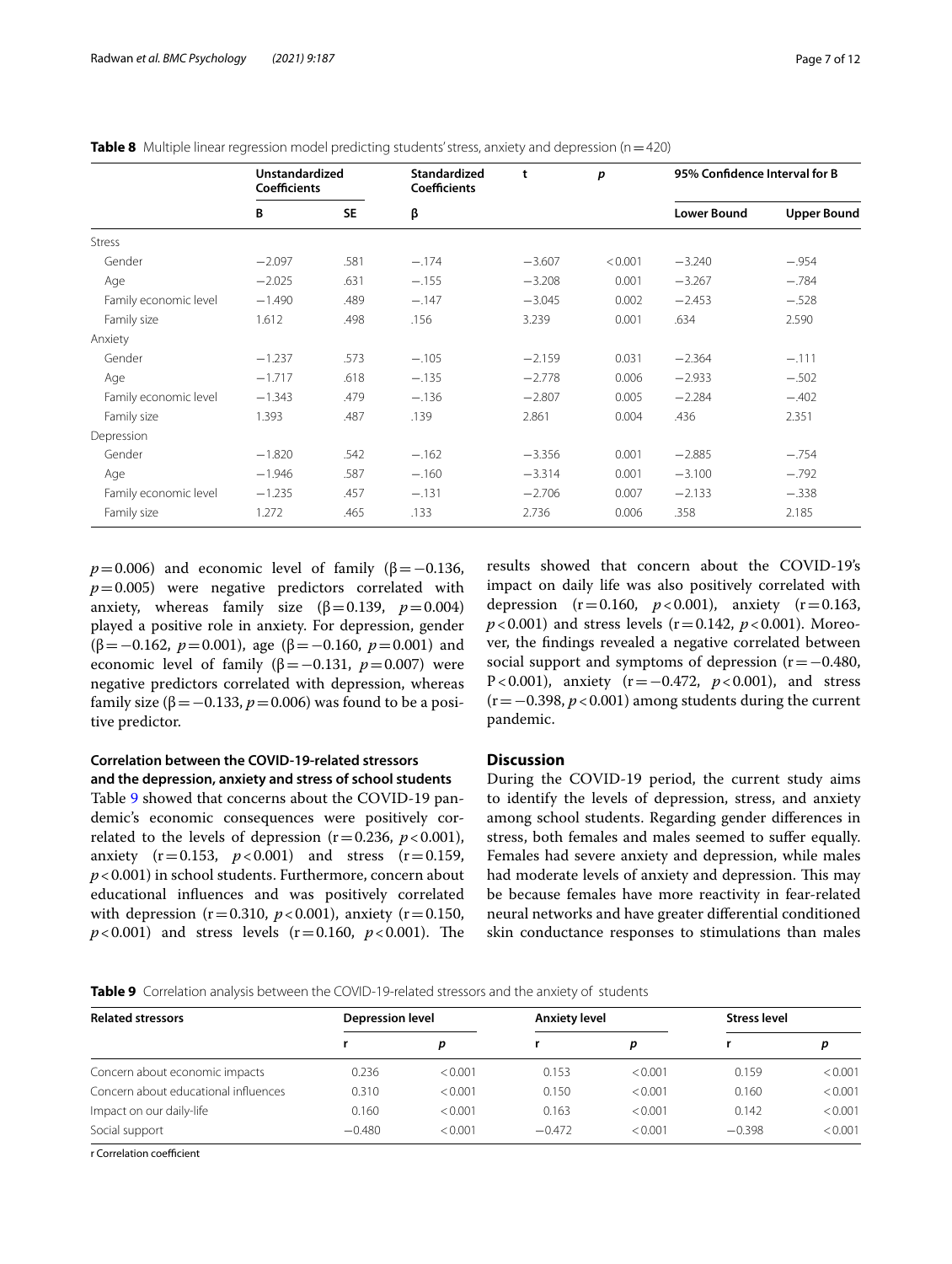[[36\]](#page-10-27). Female students often experience more stress and depression than male students as a result of the fear of losing their educational accomplishments as a result of school closures during the COVID-19 pandemic, as well as the fear of COVID-19 having a negative efect on the wellbeing of their families or relatives [\[37\]](#page-10-28). Reasonable and moderate levels of stress, depression, and anxiety may also inspire people to participate in healthier behaviors in reaction to COVID-19, such as increasing risk tolerance and adopting preventive procedures during the pandemic [[38](#page-10-29)[–40](#page-10-30)]. For instance, the diferences observed in this analysis between males and females may be related to risk perception. Recently, it was reported that gender was an important predictor variable of risk perception levels among respondents, where being a female was a predictor of increased risk perception.

Similar results were previously documented in a study carried out by Wang et al. [\[12](#page-10-6)], who found that the female gender was a predictor of the negative psychological infuence of the COVID-19 pandemic, with females experiencing a greater psychological impact and higher levels of depression, stress and anxiety than males. This is also in line with other research that has shown females to be more psychologically vulnerable than males in the time of COVID-19 [[1,](#page-9-0) [36](#page-10-27), [41](#page-10-31)[–43\]](#page-10-32). Liu et al. [\[1](#page-9-0)] investigated the prevalence and predictors of post-traumatic stress symptoms in China during the COVID-19 pandemic  $[36]$  $[36]$ . The results showed that females reported higher levels of post-traumatic stress symptoms in the domains of negative cognition or mood, re-experiencing, and hyper-arousal. Rossi et al. [\[43](#page-10-32)] also showed that the female gender was correlated with a greater psychological efect of COVID-19, as well as higher levels of stress, anxiety, depression, insomnia, adjustment disorder, and perceived stress. More recently, Hou et al. [[44](#page-10-33)] found that males sufer from less extreme anxiety symptoms than females. On the other hand, Rehman et al. [[5\]](#page-10-34) found that females and males did not difer signifcantly in terms of stress, depression and anxiety.

The findings of the current study found a significant difference among the two age groups on stress, anxiety, and depression. Both age groups reported moderate depression. The older students (secondary school students) reported moderate stress and severe anxiety, whereas younger students (primary school students) reported mild stress and moderate anxiety. Secondary school students experience higher stress and anxiety than primary school students. The key reason for this seems to be that secondary school students are frequently using social media platforms, so they have a greater opportunity to obtain information with respect to COVID-19, which cause fear, panic, stress, anxiety, and depression due to the spread of rumours, fabricated news, and misinformation about COVID-19. Also, secondary school students are concerned about the consequences caused by this crisis on their educational achievements due to the closing of schools during the COVID-19 pandemic [[45](#page-10-35)]. Secondary school students may be more aware of the danger of infecting with COVID-19 and have a more realistic perception of the events caused by this pandemic, so their stress and anxiety were greater. The authors explain from their experience and being teachers who work in primary schools that primary school students are not aware of the current health crisis and do not have sufficient awareness of the risk of infection with COVID-19, so they had less stress and anxiety. The authors confirmed that some primary students considered themselves on a vacation and they are doing daily activities as usual such as playing on roads, going to picnics and attending the social events during the COVID-19 lockdown.

This study also highlights how school students have sufered in the time of quarantine due to the COVID-19 pandemic [\[30](#page-10-21), [46\]](#page-10-36), where secondary school students reported moderate stress and severe anxiety. This result could be attributed to the closure of schools, where the students shifted from traditional learning to E-learning, therefore the academic performance of students was signifcantly afected, particularly those students who have limited access to the internet or students who have not a mobile phone. In contrast, students were found to be depressed to a moderate level which might contribute to changes in their lifestyle and daily activities, and in their learning activities.

According to the fndings of this study, students from low-income families showed higher levels of stress, depression and anxiety. This result could be attributed to the fact that low-income families have limited access to daily necessities and materials required for preventive procedures such as gloves, face masks, hand sanitizers, and high-quality foods during the COVID-19 lockdown. As a result of lockdown and loss of work, most Palestinian households lose their daily income, therefore inability to provide the necessities to their families. Anxiety, depression, and stress became signifcantly higher in students from low-income families during the COVID-19 period. Individuals of those families are worried about the pandemic's long-term efects and economic hardships since they are actively working forces in communities that are disproportionately infuenced by lockdown such as layoffs and loss of wages  $[47-49]$  $[47-49]$  $[47-49]$ .

Students from larger families had higher levels of anxiety, depression, and stress. It was reported that there is a correlation between family size and levels of stress, anxiety, and depression [\[50](#page-11-2), [51](#page-11-3)]. More recently, Le et al. [[52\]](#page-11-4) conducted a study during the COVID-19 era, they revealed that having a larger family is linked to higher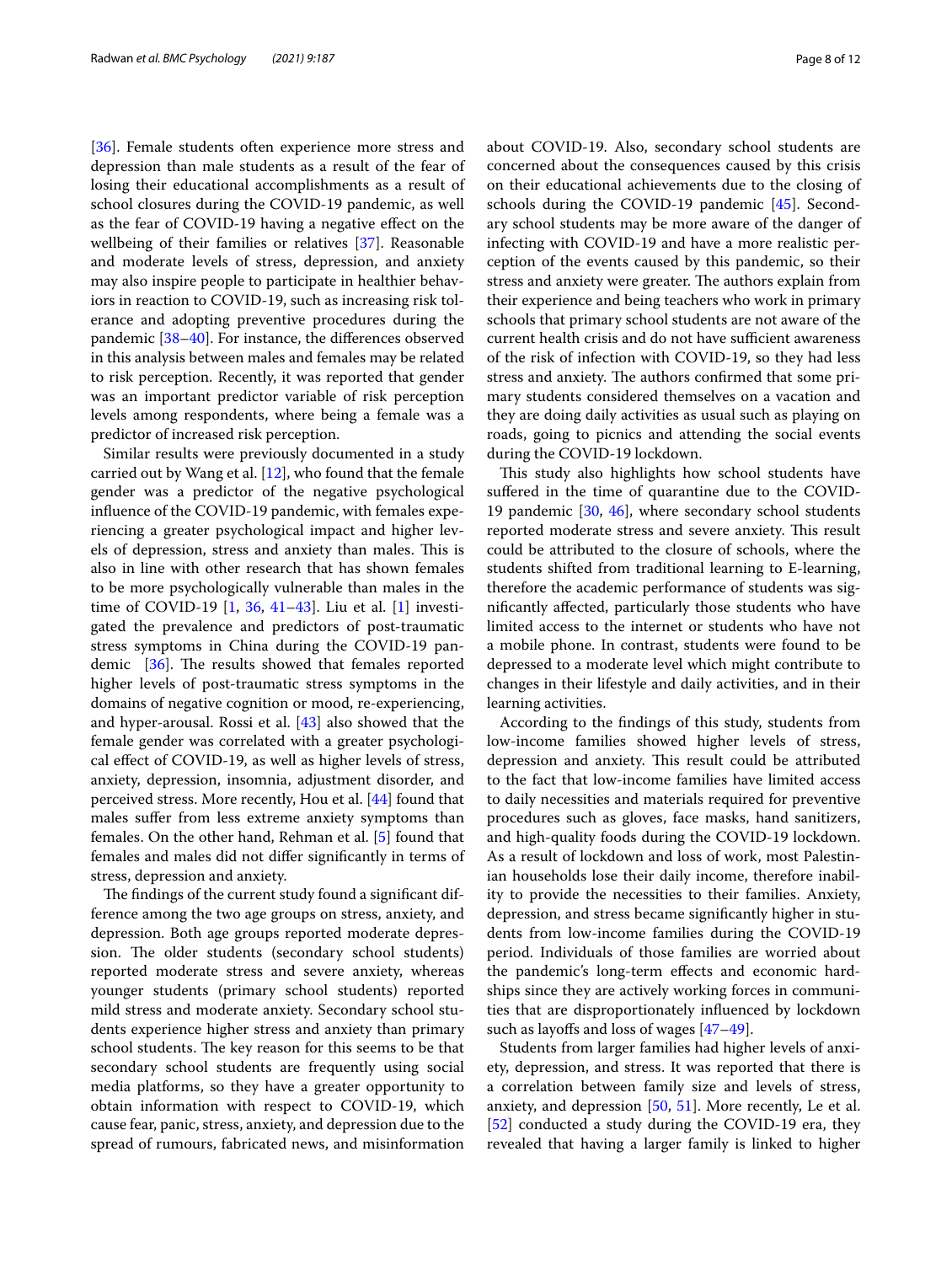levels of depression, anxiety, and stress [\[52\]](#page-11-4). This finding is attributed to increased concerns about the risk of infection of their family member [\[12](#page-10-6)]. Furthermore, households with large families face more fnancial stress.

Confrming our hypothesis, COVID-19-related stressors such as concern about economic impacts was positively correlated with anxiety symptoms in students during the COVID-19 pandemic. According to the study of Bodrud-Doza [\[53\]](#page-11-5), McKee and Stuckler [[54\]](#page-11-6), Pak et al. [[55\]](#page-11-7) and Qin et al. [\[56](#page-11-8)], the pandemic have a significant infuence on the country's economy and individuals, in addition to the public health crisis. Many Palestinian families lost their source of income due to lockdown policy as a result of the widespread of the COVID-19 pandemic [\[3](#page-9-1)], therefore students may be concerned about paying their tuition fees [\[57–](#page-11-9)[60\]](#page-11-10) or inability to continuing their distance learning due to the lack of electronic resources such as internet, mobile phone, tablet [[29](#page-10-20)].

In addition, one of the COVID-19-related stressors is concern about educational infuences was positively correlated with anxiety symptoms in school students during the COVID-19 pandemic. This result is expected at the time of conducting this study since preventive measures have been implemented to prevent the spread of COVID-19 among students, such as schools closures, which have been prolonged to prevent a large-scale infection among students. When schools closed, the students shifted to e-learning to complete their education through various digital platforms. Students face numerous challenges with regard to employing e-learning tools in their education, including the inability to study all subjects, complete assignments, and manage their time. Students were likewise concerned about their academic performance and achievement. Besides the negative impacts of the COVID-19 pandemic on students, the Gaza Strip is still sufering from numerous problems related to all aspects of life due to the hard blockade imposed by the Israeli occupation since 2007. Students and their families strongly struggle to be in life due to hard poverty, inability to provide the required necessities, frequent cutting of electricity, destroyed infrastructure, food insecurity, water pollution, increased unemployment rate, lost jobs, and other many problems  $[61–63]$  $[61–63]$ . Most students come from very low-income families and their guardians inability to provide them with electronic resources (laptop, tablet, mobile phone, internet,.. etc.) required to continue their education through remote learning platforms. All the above-mentioned factors put students in a hard situation when they suddenly shifted from traditional classrooms to virtual classrooms.

Also, one of the COVID-19-related stressors is its impact on daily life, as it was positively correlated with anxiety symptoms in students during the COVID-19 pandemic. This result is expected during this pandemic as schools, parks, markets and recreational places have been closed and protective procedures have been strongly imposed, particularly quarantine and isolation, so students enforced to stay home for a long period of time leading to psychological distress as stress, loneliness, anxiety, fear, depression, and panic during the COVID-19 lockdown  $\left[3, 25, 64-66\right]$  $\left[3, 25, 64-66\right]$  $\left[3, 25, 64-66\right]$  $\left[3, 25, 64-66\right]$  $\left[3, 25, 64-66\right]$  $\left[3, 25, 64-66\right]$  $\left[3, 25, 64-66\right]$ . This finding was in accordance with the fnding presented in the study of Sundarasen et al. [\[67\]](#page-11-15), Elmer et al. [[68\]](#page-11-16), Savitsky et al. [[69](#page-11-17)] and Bourion-Bédès et al. [[70\]](#page-11-18), they showed that students had high levels of stress, depression, and anxiety during the lockdown COVID-19 period.

Finally, social support was found to be negatively associated with school students' anxiety, depression and stress, which is in agreement with the results reported in the study of Chen et al.  $[71]$  $[71]$ , Cao et al.  $[30]$  $[30]$ , Özmete and Pak  $[72]$  $[72]$  $[72]$ , Grey et al.  $[73]$  $[73]$  $[73]$ , and Ren et al.  $[74]$  $[74]$ . They found out that social support can reduce the level of anxiety and stress of students during the COVID-9 pandemic. Social support not only decreased the level of psychological stress during the COVID-19 pandemic but also changes students' perceptions of social support and help-seeking tactics. This finding implies that during public health emergencies, efective and powerful social assistance is required [\[75](#page-11-23), [76](#page-11-24)].

## **Conclusion**

The levels of anxiety, stress and depression in school students were examined in this study. Throughout the early stage COVID-19 pandemic in the Gaza Strip, the results showed that the majority of the students experienced moderate to severe levels of anxiety (88.4%) and depression (72.1%), whereas less than half of them (35.7%) experienced moderate to severe stress. Because of their higher psychological distress, females, secondary school students, and those from large and low-income families need immediate care. The level of depression, anxiety, and stress symptoms of school students during the pandemic was positively correlated with COVID-19 related stressors such as economic stressors, impacts on daily living, and educational consequences, however, social support was negatively associated with the level of depression, anxiety, and stress. When faced with public health problems, school students' mental health sufers signifcantly, and they require the attention, assistance, and support of society, families, and schools. It is advised that the government and schools work together to solve this problem so that school students can receive highquality, timely crisis-oriented psychological care. Our results can be used to develop a psychological intervention for students, as well as to deploy public mental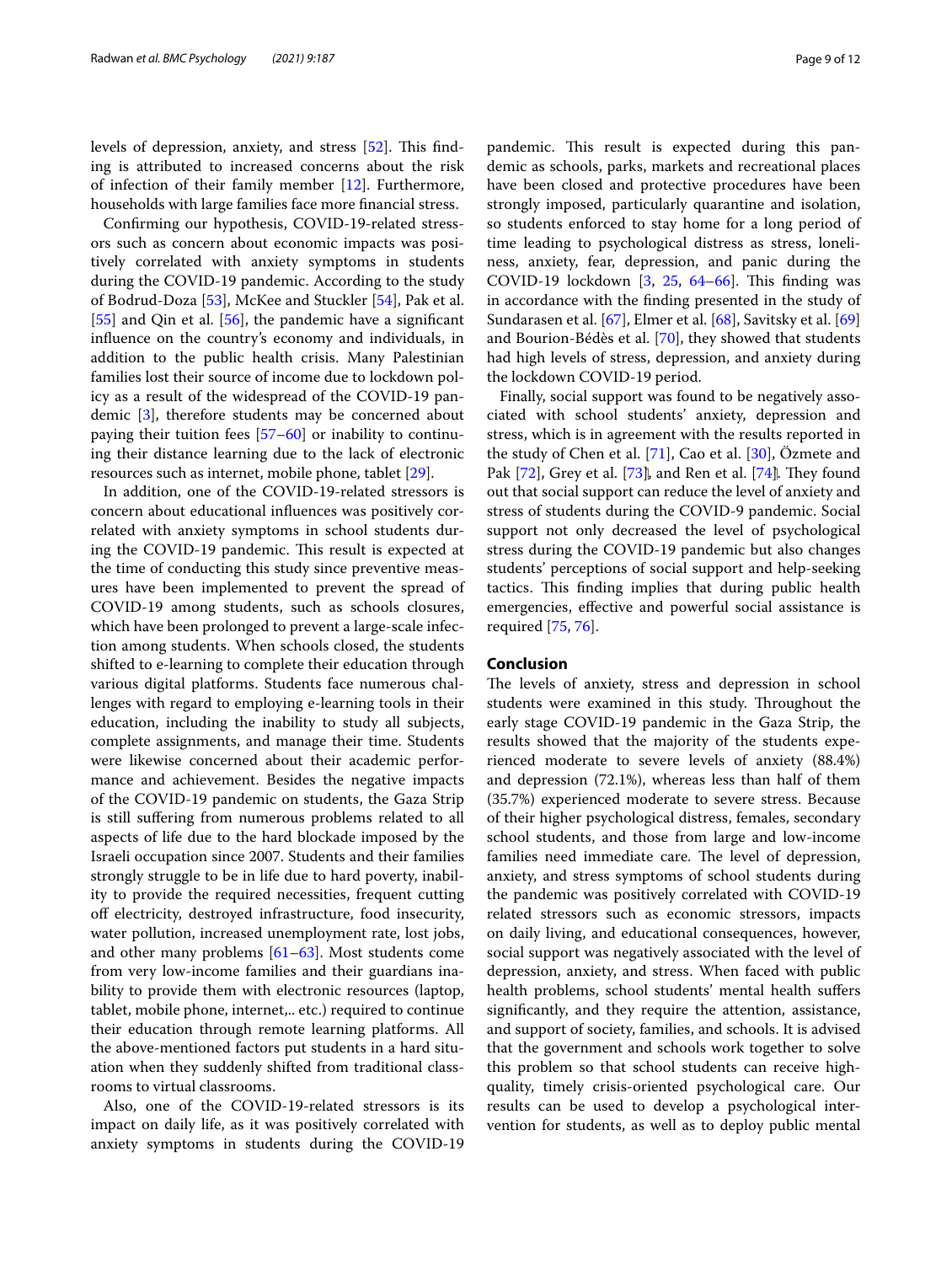health measures alongside pandemic response eforts in the early phases of an outbreak.

#### **Practical implications of the study**

This study showed that students suffer from psychological distress during the closing school period as a result of the outbreak of COVID-19. This is an alarm for guardians, policy-makers, teachers, supervisors and principals. The psychological impacts of COVID-19 on students mental health need to be frmly placed on the agenda and priorities of responsible authorities. Besides the great attention of designing learning material and following their learning during the closing of schools, comprehensive entertainment relief programs should be designed and psychological support sessions should be prepared during back to schools. Education officials must appeal to donor countries and provide material and moral support for the implementation of these programs as our country face many fnancial problems. These planned programs are crucial to support the quick recovery of students after the crises, consequently contributing to enhancing students well-being.

## **Limitations**

This study was conducted during the emergency closing of schools due to the outbreak of the COVID-19 pandemic. In spite that this study has made an important contribution and can be used by the policymakers to address the negative psychological impacts during the COVID-19 period, it has some limitations. The study's limitations include the fact that the quarantine and lockdown periods made it difficult to directly interact with students and collect data in a systematic manner. The second limitation is related to using online Google forms for data collection that prevent students who do not have mobile phones or have limited access to internet services in the Gaza Strip. The third limitation is related to the sample size, as it is small due to the fact that that the authors were not able to reach a larger number of students since this study was carried out during the summer vacation and the closure period. In addition, the authors experienced difficulty in reaching students and inviting them to participate due to the lack of electronic resources necessary for participation (such as electricity, internet, laptop, mobile phone,.. etc.). The fourth limitation is related to the statistical nature of the study, by itself, does not provide evidence of causality between the relationships found. However, it is possible to specify that such causal relationships are plausible as they are consistent with psychological theory on these issues. We consider this study as an exploratory and descriptive study to carry out a large-scale study in the future and involve a large number of students.

## **Abbreviations**

MOEHE: Ministry of Education and Higher Education; MOH: Ministry of Health.

#### **Acknowledgements**

The authors would like to thank all the study participants, school principals, and supervisors of the MOEHE for their valuable assistance during conducting the current study.

#### **Authors' contributions**

E.R. and A.R. wrote the main manuscript text. E.R. conducted the statistical analysis and W.R. collected the required data. DP edited and reviewed that draft. All authors contributed to the design of the study and interpretation of the analysis. All authors read and approved the fnal draft of the manuscript.

#### **Funding**

None.

## **Availability of data and materials**

The data that support the results of the present study are available on request from the corresponding author. The data are not publicly available in order to respect the privacy of research participants.

#### **Declarations**

#### **Ethics approval and informed consent to participate**

Ethics approvals were obtained from the Ethics Committee of the MOEHE in the Gaza Strip, Palestine before conducting the data collection. All participants above the age of 16 years were provided with informed consent for participation and publication. The informed consent statement for students under the age of 16 years was obtained from their guardians. The students' guardians were one of the student's parents (mother or father). In the event that one or both of them were absent due to death or other circumstances, his sister, brother, or other relative answered on his behalf. In this study, confdentiality and privacy were ensured and personal information was not disclosed. The reference number is not available.

#### **Consent for publication**

An electronic informed consent was given by participants for publication.

## **Competing interests**

The authors declare no competing interests.

#### **Author details**

<sup>1</sup> Department of Biology, Faculty of Science, Islamic University of Gaza, Gaza Strip, Palestine. <sup>2</sup> Directorate of Education-East Gaza, Ministry of Education and Higher Education, Gaza Strip, Palestine. <sup>3</sup> Faculty of Education, Islamic University of Gaza, Gaza Strip, Palestine. <sup>4</sup> Faculty of Education, Ummah Open University, Gaza Strip, Palestine. <sup>5</sup> Department of Technical Education, Dr. A.P.J. Abdul, Kalam Technical University Uttar Pradesh, Lucknow, India.

#### Received: 1 September 2021 Accepted: 11 November 2021 Published online: 30 November 2021

#### **References**

- <span id="page-9-0"></span>1. Liu S, Yang L, Zhang C, Xiang YT, Liu Z, Hu S, et al. Online mental health services in China during the COVID-19 outbreak. Lancet Psychiatry. 2020;7(4):e17–8.
- 2. Pfefferbaum B, North CS. Mental health and the Covid-19 pandemic. N Engl J Med. 2020;383:510–2.
- <span id="page-9-1"></span>3. Radwan A, Radwan E. Social and Economic Impact of School Closure during the Outbreak of the COVID-19 Pandemic: A Quick Online Survey in the Gaza Strip. Pedagogical Res. 2020; 5(4): em0068. [https://doi.org/10.](https://doi.org/10.29333/pr/8254) [29333/pr/8254](https://doi.org/10.29333/pr/8254)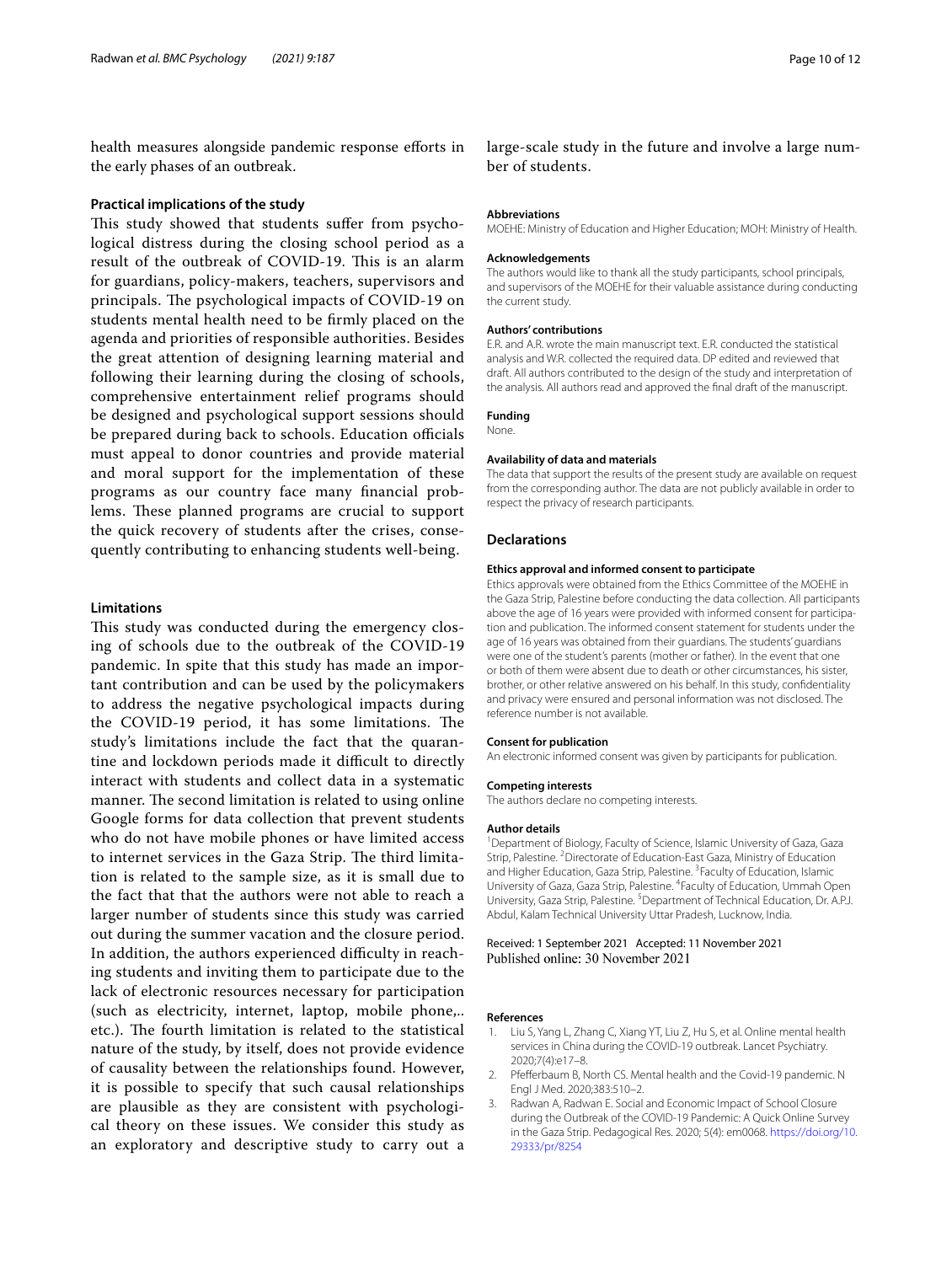- <span id="page-10-0"></span>4. Bakioğlu F, Korkmaz O, Ercan H. Fear of COVID-19 and positivity: mediating role of intolerance of uncertainty, depression, anxiety, and stress. Int J Mental Health Addict. 2020: 1–14.
- <span id="page-10-34"></span>5. Rehman U, Shahnawaz MG, Khan NH, Kharshiing KD, Khursheed M, Gupta K, et al. Depression, anxiety and stress among Indians in times of Covid-19 lockdown. Community Ment Health J. 2021;57(1):42–8.
- <span id="page-10-1"></span>6. Yang S, Lin H, Zhu J, Chen Y, Wang N, Zhao Q, Fu C. Depression and anxiety symptoms among returning workers during the COVID-19 period in East China. Soc Psychiatry Psychiatric Epidemiol. 2020: 1–8.
- <span id="page-10-2"></span>7. Bao Y, Sun Y, Meng S, Shi J, Lu L. 2019-nCoV epidemic: address mental health care to empower society. Lancet. 2020;395(10224):e37–8.
- 8. Kang L, Li Y, Hu S, Chen M, Yang C, Yang BX, et al. The mental health of medical workers in Wuhan, China dealing with the 2019 novel coronavirus. Lancet Psychiatry. 2020;7(3): e14. [https://doi.org/10.1016/S2215-](https://doi.org/10.1016/S2215-0366(20)30047-X) [0366\(20\)30047-X](https://doi.org/10.1016/S2215-0366(20)30047-X).
- <span id="page-10-3"></span>9. Shigemura J, Ursano RJ, Morganstein JC, Kurosawa M, Benedek DM. Public responses to the novel 2019 coronavirus (2019-nCoV) in Japan: mental health consequences and target populations. Psychiatry Clin Neurosciences. 2020; 74(4): 2811
- <span id="page-10-4"></span>10. Mamun M, Grifths M. First COVID-19 suicide case in Bangladesh due to fear of COVID-19 and xenophobia: Possible suicide prevention strategies. Asian J Psychiatry. 2020; 51: 102073. [https://doi.org/10.1016/j.ajp.2020.](https://doi.org/10.1016/j.ajp.2020.102073) [102073.](https://doi.org/10.1016/j.ajp.2020.102073)
- <span id="page-10-5"></span>11. WHO. 2020. Mental health and psychosocial considerations during the COVID-19 outbreak. Retrieved from [https://apps.who.int/iris/handle/](https://apps.who.int/iris/handle/10665/331490) [10665/331490](https://apps.who.int/iris/handle/10665/331490)
- <span id="page-10-6"></span>12. Wang C, Pan R, Wan X, Tan Y, Xu L, Ho CS, Ho RC. Immediate psychological responses and associated factors during the initial stage of the 2019 coronavirus disease (COVID-19) epidemic among the general population in China. Int J Environ Res Public Health. 2020;17(5):1729.
- <span id="page-10-7"></span>13. Qiu J, Shen B, Zhao M, Wang Z, Xie B, Xu Y. A nationwide survey of psychological distress among Chinese people in the COVID-19 epidemic: implications and policy recommendations. General Psychiatry. 2020; 33(2): e100213. [https://doi.org/10.1136/gpsych-2020-100213.](https://doi.org/10.1136/gpsych-2020-100213)
- <span id="page-10-8"></span>14. Debowska A, Horeczy B, Boduszek D, Dolinski D. A repeated crosssectional survey assessing university students' stress, depression, anxiety, and suicidality in the early stages of the COVID-19 pandemic in Poland. Psychol Med. 2020: 1–4.
- 15. Efati-Daryani F, Zarei S, Mohammadi A, Hemmati E, Yngyknd SG, et al. Depression, stress, anxiety and their predictors in Iranian pregnant women during the outbreak of COVID-19. BMC Psychol. 2020;8(1):1–10.
- 16. Elbay RY, Kurtulmuş A, Arpacıoğlu S, Karadere E. Depression, anxiety, stress levels of physicians and associated factors in covid-19 pandemics. Psychiatry Res. 2020; 113130.
- 17. Salari N, Hosseinian-Far A, Jalali R, Vaisi-Raygani A, Rasoulpoor S, Mohammadi M, et al. Prevalence of stress, anxiety, depression among the general population during the COVID-19 pandemic: a systematic review and meta-analysis. Glob Health. 2020;16(1):1–11.
- <span id="page-10-9"></span>18. Verma S, Mishra A. Depression, anxiety, and stress and socio-demographic correlates among general Indian public during COVID-19. Int J Soc Psychiatry. 2020;66(8):756–62.
- <span id="page-10-10"></span>19. Zhang C, Ye M, Fu Y, Yang M, Luo F, Yuan J, Tao Q. The psychological impact of the COVID-19 pandemic on teenagers in China. J Adolesc Health. 2020;67(6):747–55.
- <span id="page-10-11"></span>20. Thakur A. Mental health in high school students at the time of COVID-19: a student's perspective. J Am Acad Child Adolesc Psychiatry. 2020;59(12):1309.
- <span id="page-10-12"></span>21. Gazmararian J, Weingart R, Campbell K, Cronin T, Ashta J. Impact of COVID-19 Pandemic on the Mental Health of Students From 2 Semi-Rural High Schools in Georgia. J Sch Health. 2021;91(5):356–69.
- <span id="page-10-13"></span>22. Shepherd HA, Evans T, Gupta S, McDonough MH, Doyle-Baker P, Belton KL, et al. The impact of COVID-19 on high school student-athlete experiences with physical activity, mental health, and social connection. Int J Environ Res Public Health. 2021;18(7):3515.
- <span id="page-10-14"></span>23. Trzcionka A, Zalewska I, Tanasiewicz M. Interpretative phenomenological analysis for the comparison of polish and foreign dentistry students' concerns during the covid-19 pandemic. Healthcare. 2021;9(6):765.
- <span id="page-10-15"></span>24. Bignardi G, Dalmaijer ES, Anwyl-Irvine AL, Smith TA, Siugzdaite R, Uh S, Astle DE. Longitudinal increases in childhood depression symptoms during the COVID-19 lockdown. Arch Dis Child. 2021;106(8):791–7.
- <span id="page-10-16"></span>25. Radwan E, Radwan A. Radwan W. The Mental Health of School Students and the COVID-19 Pandemic. Aquademia. 2020a; 4(2): ep20020. [https://](https://doi.org/10.29333/aquademia/8394) [doi.org/10.29333/aquademia/8394](https://doi.org/10.29333/aquademia/8394)
- <span id="page-10-17"></span>26. Spoorthy MS, Pratapa SK, Mahant S. Mental health problems faced by healthcare workers due to the COVID-19 pandemic: a review. Asian J Psychiatry. 2020; 51: 102119.
- <span id="page-10-18"></span>27. Gao J, Zheng P, Jia Y, Chen H, Mao Y, Chen S, et al. Mental health problems and social media exposure during COVID-19 outbreak. Plos one. 2020: 15(4): e02319241
- <span id="page-10-19"></span>28. MOH (Ministry of Health). (2020). Retrieved on 19 December 2020 from <http://site.moh.ps/>
- <span id="page-10-20"></span>29. Marbán JM, Radwan E, Radwan A, Radwan W. Primary and secondary students' usage of digital platforms for mathematics learning during the COVID-19 outbreak: the case of the gaza strip. Mathematics. 2021;9(2):110.
- <span id="page-10-21"></span>30. Cao W, Fang Z, Hou G, Han M, Xu X, Dong J, et al. The psychological impact of the COVID-19 epidemic on college students in China. Psychiatry Res. 2020; 287: 1129341
- <span id="page-10-22"></span>31. Kassaw C, Pandey D. The current mental health crisis of COVID-19 pandemic among communities living in Gedeo Zone Dilla, SNNP, Ethiopia, April 2020. J Psychosocial Rehabil Mental Health. 2021;8(1):5–9.
- <span id="page-10-23"></span>32. Lovibond SH, Lovibond PF. Manual for the depression anxiety stress scales. 2nd ed. Sydney: DASS Publications; 1995.
- <span id="page-10-24"></span>33. Nordin RB, Kaur A, Soni T, Por LK, Miranda S. Construct validity and internal consistency reliability of the Malay version of the 21-item depression anxiety stress scale (Malay-DASS-21) among male outpatient clinic attendees in Johor. J Med J Malaysia. 2017;72(5):265.
- <span id="page-10-25"></span>34. Ali AM, Ahmed A, Sharaf A, Kawakami N, Abdeldayem SM, Green J. The Arabic version of the depression anxiety stress Scale-21: cumulative scaling and discriminant-validation testing. Asian J Psychiatr. 2017;30:56–8.
- <span id="page-10-26"></span>35. Miles J, Shevlin M. Applying regression and correlation: a guide for students and researchers. In Watson, P. (2019) Rules of Thumb on Magnitudes of Efect Sizes: MRC Cognition and Brain Sciences Unit. Sage (2001). Available online at: [http://imaging.mrc-cbu.cam.ac.uk/statswiki/](http://imaging.mrc-cbu.cam.ac.uk/statswiki/FAQ/effectSize) FAQ/effectSize. Accessed 22 July 2021.
- <span id="page-10-27"></span>36. Liu N, Zhang F, Wei C, Jia Y, Shang Z, Sun L. Prevalence and predictors of PTSS during COVID-19 outbreak in China hardest-hit areas: gender diferences matter. Psychiatry Research. 2020b: 112921. [https://doi.org/](https://doi.org/10.1016/j.psychres.2020.112921) [10.1016/j.psychres.2020.112921.](https://doi.org/10.1016/j.psychres.2020.112921)
- <span id="page-10-28"></span>37. Alon T, Doepke M, Olmstead-Rumsey J, Tertilt M. The impact of COVID-19 on gender equality (No. w26947). National Bureau of Economic Research<sup>1</sup> 2020; https://doi.org/10.3386/w26947
- <span id="page-10-29"></span>38. Dryhurst S, Schneider CR, Kerr J, Freeman AL, Recchia G, Van Der Bles AM, et L. Risk perceptions of COVID-19 around the world. J Risk Res. 2020; 23(7-8): 994-1006)
- 39. Harper CA, Satchell LP, Fido D, Latzman RD. Functional fear predicts public health compliance in the COVID-19 pandemic. Int J Mental Health Addict. 2020: [https://doi.org/10.1007/s11469-020-00281-5.](https://doi.org/10.1007/s11469-020-00281-5)
- <span id="page-10-30"></span>40. Pakpour AH, Grifths MD. The fear of COVID-19 and its role in preventive behaviors. J Concurrent Disorders. 2020;2(1):58–63.
- <span id="page-10-31"></span>41. Broche-Pérez Y, Fernández-Fleites Z, Jiménez-Puig E, Fernández-Castillo E, Rodríguez-Martin BC. Gender and fear of COVID-19 in a Cuban population sample. Int J Mental Health Addict. 2020: 1–9.
- 42. Radwan E, Radwan A, Radwan W. The role of social media in spreading panic among primary and secondary school students during the COVID-19 pandemic: an online questionnaire study from the Gaza Strip, Palestine. Heliyon. 2020b; 6(12): e05807.
- <span id="page-10-32"></span>43. Rossi R, Socci V, Talevi D, Mensi S, Niolu C, Pacitti F, et al. COVID-19 pandemic and lockdown measures impact on mental health among the general population in Italy. Front Psychiatry. 2020;11:790.
- <span id="page-10-33"></span>44. Hou F, Bi F, Jiao R, Luo D, Song K. Gender diferences of depression and anxiety among social media users during the COVID-19 outbreak in China: a cross-sectional study. BMC Public Health. 2020;20(1):1–11.
- <span id="page-10-35"></span>45. Cheng C, Jun H, Baoyong L. Psychological health diathesis assessment system: a nationwide survey of resilient trait scale for Chinese adults. Stud Psychol Behav. 2014;12(6):735.
- <span id="page-10-36"></span>46. Sahu P. Closure of universities due to coronavirus disease 2019 (COVID-19): Impact on education and mental health of students and academic staff. Cureus. 2020; 12 (4): e7541. doi:[https://doi.org/10.7759/cureus.](https://doi.org/10.7759/cureus.7541.) [7541.](https://doi.org/10.7759/cureus.7541.)